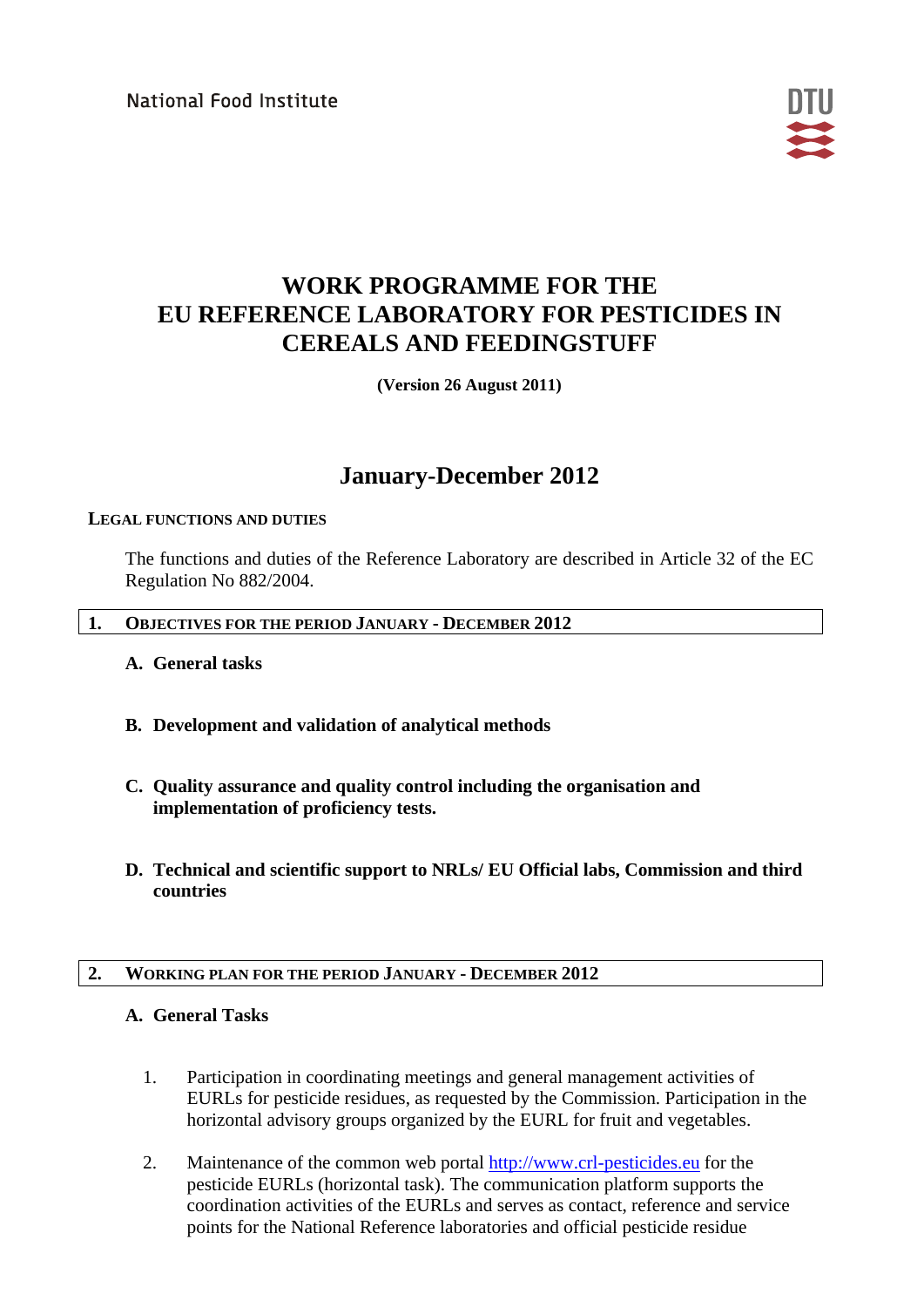laboratories in Europe. The website for Cereal and Feeding stuff will be maintained in coordination with the other EURLs and will include presentation of the EURL. Additionally, information on proficiency test, training courses, workshop, workprogramme and general information on cereal production and pesticide use will be included.

- 3. Further development and maintenance of the online result submission website for proficiency tests. Via the website the participating laboratories will be able to submit both their results from the proficiency test and information on the analytical method to the EURL. The data enter a SQL database, where the data assessment and compilation results will easily be prepared. The website will in 2012 be used for the proficiency test for cereal and for PT organised by the other pesticide residue EURL on request.
- 4. Maintenance of the EURL/NRL/OfL network for laboratories performing analysis of cereals. The network is and will be used for communication of workprogrammes, proficiency test and other issues of importance primarily via the EURL web portal and the workshop.
- 5. Administrative duties e.g. budget management, preparation of work programme, budgets will be accomplished.
- 6. Compilation of annual report and cost estimate.
- 7. Co-operation with international organisations as agreed with the COM.

## **B. Development and Validation of Analytical Methods**

Analytical scientific work will include the improvement and enhancement of existing approved multi-methods and the development or implementation of new multi-methods and detection techniques. As task for analytical work for 2012 are considered:

9. The development and validation with mainly focus on the following areas

Extension of the pesticide profile for the cereal and feeding stuff multi methods using LC/MS/MS or GC/MS/MS: The scope for the accredited analytical multimethods for cereals and feeding stuff will be extended by inclusion of pesticides used for worldwide cereal and feed production and/or pesticides included in the coordinated control program. However, also the Swedish Ethyl acetate method (SweEt) will be validated for a range of pesticides.

Optimization of extraction and clean up efficiencies. Extraction studies to optimize the extraction parameters for residues of so-called multi method pesticides from cereal matrices. The EUPT cereal test materials from earlier PTs will be used for this study. Investigation on the amount of PSA, C18 and other substances to improve the clean-up procedure, especially to remove co-extracted fatty acid, that can disturb the chromatography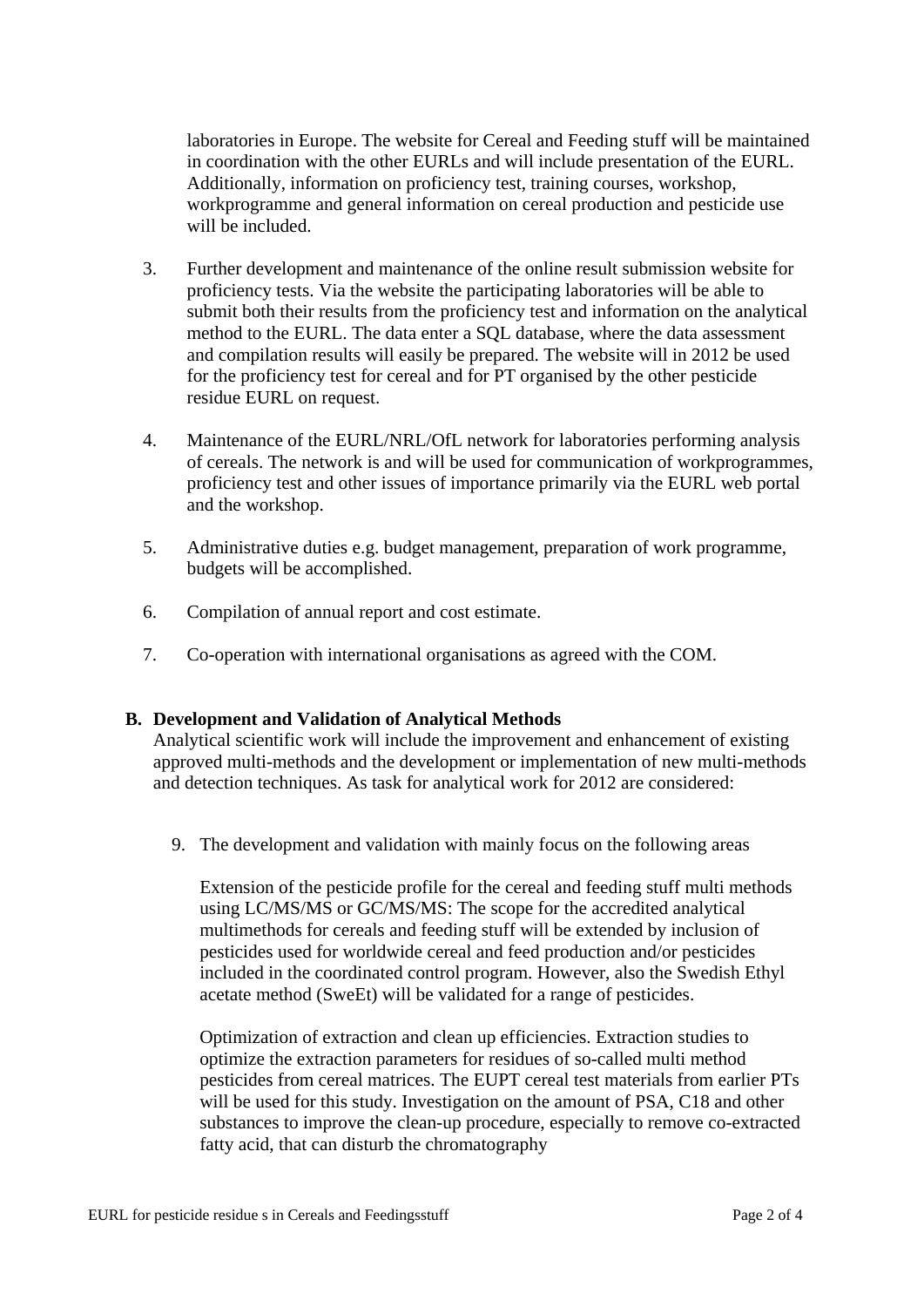Further development and validation of screening method for cereals by LC-TOF The method will be used as a tool to select pesticides to be included in the accredited method. The development was started in 2010.

- 10. The EU-RLs for CF, SRM and AO will start cooperation on detection of possible pesticide residues in feed for ruminants and in milk. Feed is one of the main sources for incurring pesticide residues in farmed animals. The detection of residues in feed for ruminants is an indication for possible residues in milk. On the other hand the detection of residues in milk is an indication for possible residues in feed for ruminants for milk production. The joint project will include the development of analytical methods for determination of selected pesticides in feed and milk. This project is based on data evaluation and is not necessarily based on a feeding experiment
- 11. Collection and evaluation of information to support the prioritization of method development projects. In order to focus the aim of the multi methods to be used for pesticide residues in cereals and feeds it is important to examine the relevance, risk relation, chemical properties etc. for the pesticides, before the decision can be taken to include them into the multi residue methods. The task is an on-going activity.

#### **C. Quality Assurance and Quality Control**

12. Proficiency test PT-C6 on barley

A proficiency test on incurred pesticides in barley will be organized in 2012. The proficiency test will cover pesticides analysed by multi methods. The pesticides to be analysed for includes approximately 100 pesticides, as agree on by the Advisory Group. The barley was during the 2011 season grown, sprayed and harvested in Denmark. If necessary, the test sample will be further spiked to reach a pesticide concentration level relevant for the PT.

- 13. Preparation of samples for proficiency test 2013, EUPT-C7 To be able to perform proficiency test on cereals or feeding stuff of plant origin with incurred pesticides in the first half of 2013, it is necessary to perform a field spraying of cereals in 2012. A field spraying of cereals performed by a consultant will take place, if possible. The spraying will include several different pesticides. After harvest, the sample will be further spiked with additional pesticides if necessary and the grain/crop will be milled/chopped and homogenised to secure that the sample material are well qualified for the proficiency test. The proficiency test will focus on crops used for feeding stuff, if agreed upon by the Advisory Group.
- 14. Maintenance of in-house QA/QC activities in consequence of ISO 17025 accreditation of all analytical work done within the EURL and ISO 17043 in relation to the proficiency test organized by the EURL.